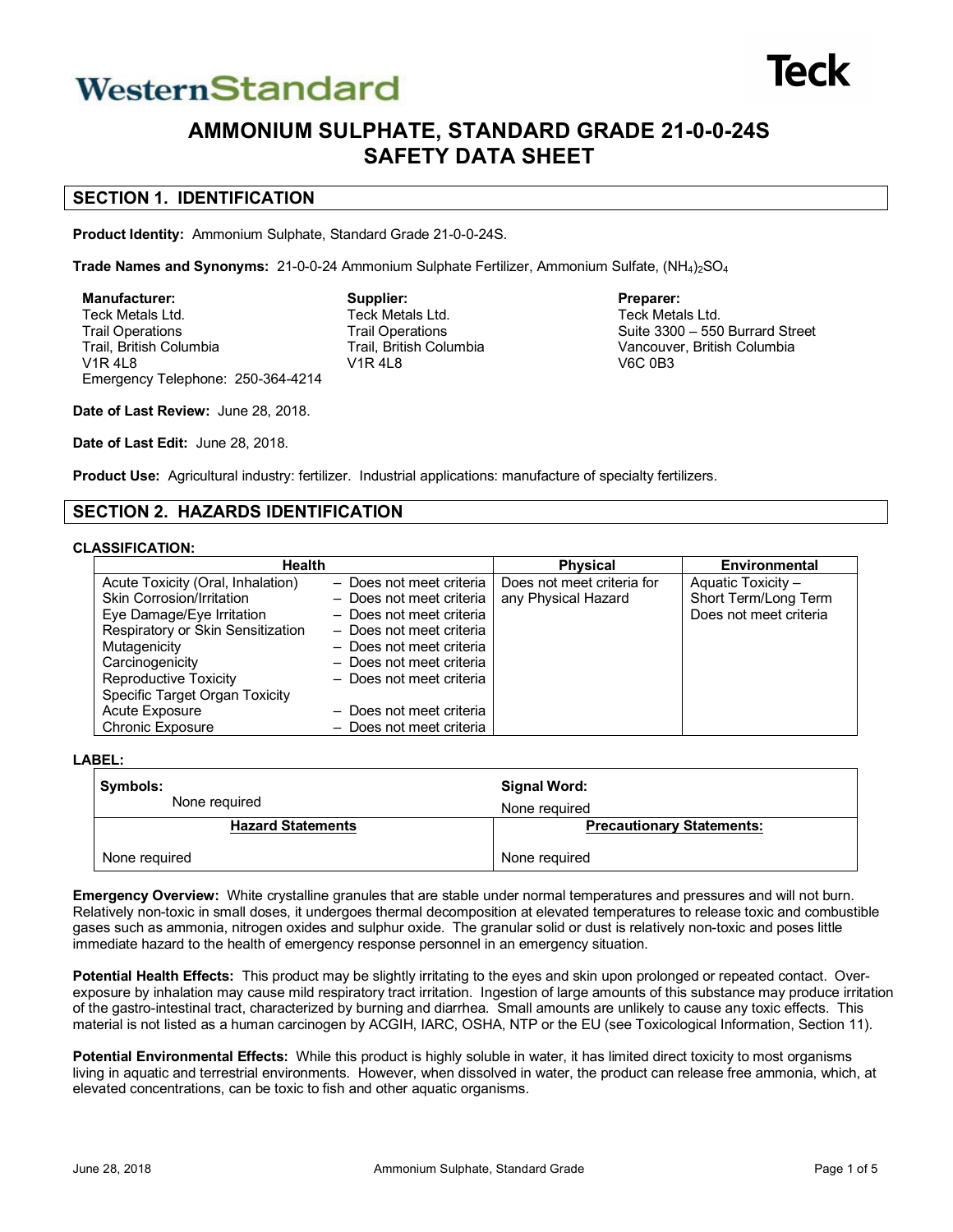#### **SECTION 3. COMPOSITION / INFORMATION ON INGREDIENTS**

| <b>HAZARDOUS COMPONENTS</b> | <b>CAS Registry No.</b> | <b>CONCENTRATION (% wt/wt)</b> |
|-----------------------------|-------------------------|--------------------------------|
| Ammonium Sulphate           | 7783-20-2               | 00%ا                           |

Note: See Section 8 for Occupational Exposure Guidelines.

#### **SECTION 4. FIRST AID MEASURES**

**Eye Contact:** *Symptoms:* Mild eye irritation, redness. If irritation occurs, flush the contaminated eye(s) with lukewarm, gently flowing water for 5 minutes, while holding the eyelid(s) open. If eye irritation persists, get medical advice/attention.

**Skin Contact:** *Symptoms:* Skin soiling. No health effects expected. If irritation does occur, flush with lukewarm, gently flowing water for 5 minutes or until the material is removed. If irritation persists or you feel unwell, get medical advice/attention.

**Inhalation:** *Symptoms:* Coughing or irritation of nose and throat in heavy dust clouds. If symptoms are experienced, move from exposure area to fresh air. Get medical advice/attention if you feel unwell or are concerned.

**Ingestion:** *Symptoms:* Stomach upset, diarrhea. Rinse mouth. If irritation or discomfort occurs, get medical advice/attention.

#### **SECTION 5. FIRE FIGHTING MEASURES**

**Fire and Explosion Hazards:** Product is not considered a fire or explosion hazard. However, it has been reported to enhance the explosive properties of ammonium nitrate when they are mixed together in the right proportions.

**Extinguishing Media:** Use any means of extinction appropriate for surrounding fire conditions such as water spray, carbon dioxide, dry chemical or foam. Cool any containers that are exposed to heat or flames by the application of water streams until well after the fire has been extinguished.

**Fire Fighting:** This material will not burn. However, it may undergo thermal decomposition at temperatures above approximately 250°C to release toxic and combustible gases such as ammonia, nitrogen oxides and sulphur oxides. Firefighters must wear full protective clothing and an approved, self-contained breathing apparatus which supplies a positive air pressure within a full facepiece mask. Do not allow water run-off to enter sewers or watercourses.

#### **SECTION 6. ACCIDENTAL RELEASE MEASURES**

**Procedures for Cleanup:** Control source of release if possible to do so safely. Clean up spilled material immediately, observing precautions in Section 8, Personal Protection. Granules and dust should be cleaned up using methods that will minimize dust generation (e.g., vacuum solids or dampen material and wet sweep/shovel, etc.). Return uncontaminated spilled material to the process if possible. Place contaminated material in suitable containers for later recovery or disposal. Treat or dispose of waste material in accordance with all local, state/provincial, and national requirements.

**Personal Precautions:** Protective clothing, gloves, and a respirator are recommended for persons responding to an accidental release (see also Section 8). Close-fitting safety goggles may also be necessary in some circumstances to prevent eye contact with fertilizer dust.

**Environmental Precautions:** This product may pose a threat to the environment. Do not allow spills or water run-off from storage area to enter sewers or watercourses.

## **SECTION 7. HANDLING AND STORAGE**

**Precautions for Safe Handling:** Avoid unnecessary contact with skin and eyes. Avoid generating dust and the release of dust into the workplace. Good housekeeping is important to prevent accumulations of dust.

**Conditions for Safe Storage:** Store in a dry, cool, well-ventilated area. Keep away from incompatible materials.

#### **SECTION 8. EXPOSURE CONTROLS / PERSONAL PROTECTION**

#### **Occupational Exposure Guidelines:**

Ammonium Sulphate (see note below) (see note below) (see note below) None established

**Component ACGIH TLV OSHA PEL NIOSH REL**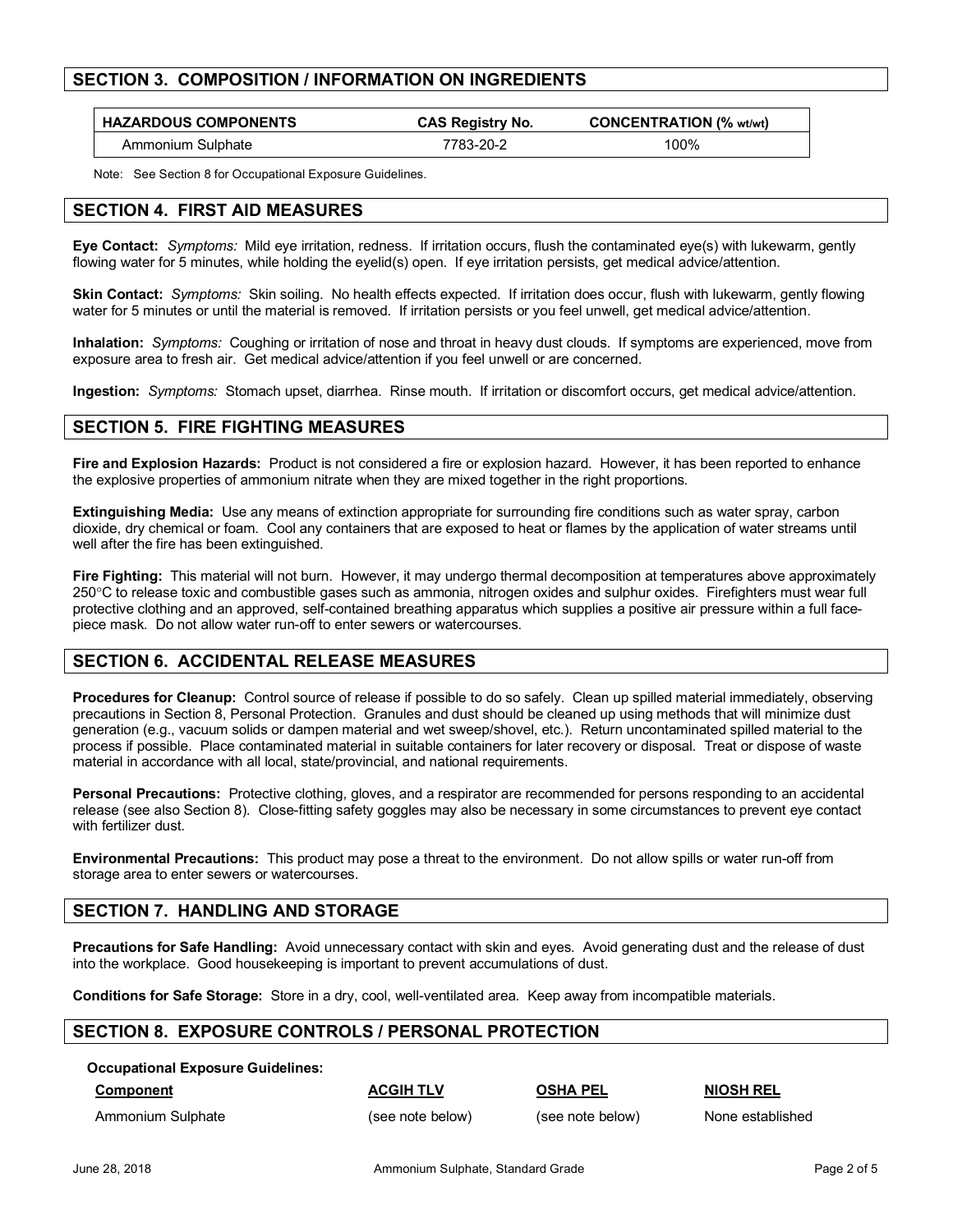NOTE: OEGs for individual jurisdictions may differ from those given above. Check with local authorities for the applicable OEGs in your jurisdiction.

ACGIH - American Conference of Governmental Industrial Hygienists; OSHA - Occupational Safety and Health Administration; NIOSH - National Institute for Occupational Safety and Health. TLV – Threshold Limit Value, PEL – Permissible Exposure Limit, REL – Recommended Exposure Limit.

**ACGIH® TLV®** - ACGIH® believes that even biologically inert, insoluble, or poorly soluble particles may have adverse effects and recommends that airborne concentrations should be kept below 3 mg/m<sup>3</sup> respirable particles and 10 mg/m<sup>3</sup> inhalable particles, until such time as a TLV® is set for a particular substance. While ammonium sulphate does not completely meet the ACGIH® definition of a Particle Not Otherwise Specified (PNOS) due to its high solubility, this is still considered to be a valid guideline for ammonium sulphate fertilizer dust.

**OSHA PEL** – All inert or nuisance dusts, whether mineral, inorganic, or organic not listed specifically by substance name in Tables Z-1 or Z-3 of CFR 1910.1000 are covered by the Particulates Not Otherwise Regulated (PNOR) limit of 15 mg/m<sup>3</sup> total dust and 5 mg/m<sup>3</sup> respirable fraction.

*NOTE: The selection of the necessary level of engineering controls and personal protective equipment will vary depending upon the conditions of use and the potential for exposure. The following are therefore only general guidelines that may not fit all circumstances. Control measures to consider include:*

**Ventilation:** Use process enclosures, local exhaust ventilation, or other engineering controls to keep airborne levels below recommended exposure guidelines. If user operations generate dust, use ventilation to keep exposure to airborne contaminants below the exposure guidelines.

**Protective Clothing:** The hazard potential of this material is low. Where there is large scale use of this material with significant potential for worker contact, long-sleeved clothing or coveralls, chemical resistant gloves, and/or safety glasses with side shields may be necessary.

**Respirators:** Where dust is generated and cannot be controlled to within acceptable levels by engineering means, use appropriate NIOSH-approved respiratory protection equipment (a 42CFR84 Class N, R or P-95 particulate filter cartridge respirator or an N-95 filtering face piece respirator/disposable dust mask).

**General Hygiene Considerations:** Always practice good personal hygiene. Refrain from eating, drinking, or smoking in work areas. Thoroughly wash hands before eating, drinking, or smoking in appropriate designated areas. Keep out of reach of children.

## **SECTION 9. PHYSICAL AND CHEMICAL PROPERTIES**

| Appearance:                                                                                                                                                  | Odour:                                        | Odour Threshold:                                                                | pH:                                                                                          |
|--------------------------------------------------------------------------------------------------------------------------------------------------------------|-----------------------------------------------|---------------------------------------------------------------------------------|----------------------------------------------------------------------------------------------|
| White crystalline granules                                                                                                                                   | Odourless                                     | Not Applicable                                                                  | 6.5 (10% sol'n in water)                                                                     |
| <b>Vapour Pressure:</b>                                                                                                                                      | <b>Vapour Density:</b>                        | <b>Melting Point/Range:</b>                                                     | <b>Boiling Point/Range:</b>                                                                  |
| Not Applicable                                                                                                                                               | Not Applicable                                | Decomposes above 235°C                                                          | Not Applicable                                                                               |
| <b>Relative Density</b> (Water = 1):<br>$0.929$ (Water = 1)<br><b>Bulk Density:</b><br>990 kg/m <sup>3</sup> ;<br>Loose:<br>Packed: $1070$ kg/m <sup>3</sup> | <b>Evaporation Rate:</b><br>Not Applicable    | <b>Coefficient of Water/Oil</b><br>Distribution:<br>Log P (oct) = $-5.1$ @ 25°C | Solubility:<br>Highly soluble, 76g/100 gm of<br>water at $20^{\circ}$ C                      |
| <b>Flash Point:</b><br>Not flammable                                                                                                                         | Flammable Limits (LEL/UEL):<br>Not Applicable | <b>Auto-ignition Temperature:</b><br>Not Applicable                             | <b>Decomposition Temperature:</b><br>Decomposition begins between<br>150 and $280^{\circ}$ C |

## **SECTION 10. STABILITY AND REACTIVITY**

**Stability & Reactivity:** This material is stable and not considered reactive under normal temperatures and pressures. Hazardous polymerization or runaway reactions will not occur.

**Incompatibilities:** Reactive with oxidizing agents, metals and alkalis. Corrosive to copper alloys such as brass, to ferrous metals and their alloys and to 416 stainless steel. Not corrosive to 316 stainless steel but may be corrosive to 302 and 304 alloys.

**Hazardous Decomposition Products:** Upon heating to decomposition, ammonia, nitrogen oxides and/or sulphur oxides may be generated.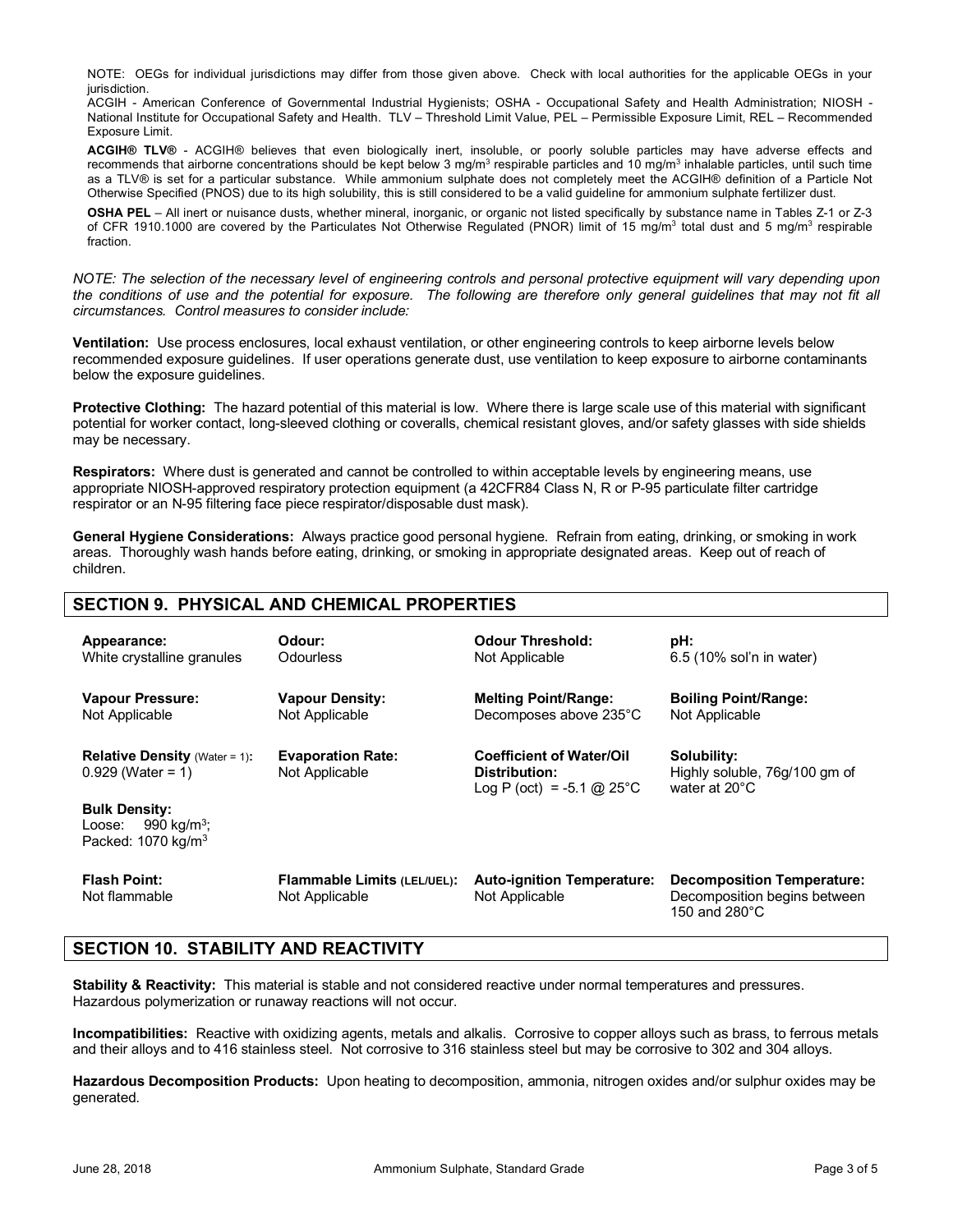## **SECTION 11. TOXICOLOGICAL INFORMATION**

**General:** In the form in which this product is sold it is relatively non-toxic. The major route of exposure would be through the generation and inhalation of airborne dust.

#### **Acute:**

Skin/Eye: This product may be mildly irritating to the eyes and skin upon prolonged or repeated contact but would not cause tissue damage.

**Inhalation:** Over-exposure by inhalation may cause respiratory tract irritation.

**Ingestion:** Ingestion of small quantities of ammonium sulphate fertilizer is unlikely to cause a toxic effect. The ingestion of large amounts of this substance may produce irritation of the gastro-intestinal tract, characterized by burning and diarrhea.

**Chronic:** Ammonium sulphate is not considered a human carcinogen by the American Conference of Governmental Industrial Hygienists (ACGIH), the International Agency for Research on Cancer (IARC), the Occupational Safety and Health Administration (OSHA), the National Toxicology Program (NTP) or the European Union (EU).

#### **Animal Toxicity:**

| <b>Hazardous Ingredient:</b> | <b>Acute Oral</b><br>Toxicity:                           | <b>Acute Dermal</b><br>Toxicity:   | <b>Acute Inhalation</b><br>Toxicity:                         |
|------------------------------|----------------------------------------------------------|------------------------------------|--------------------------------------------------------------|
| Ammonium Sulphate            | $4,540$ mg/kg <sup>t</sup>                               | $>2,000 \text{ mq/kg}^*$           | $>1800 \text{ mg/m}^{3+}$                                    |
|                              | $^{\dagger}$ LD <sub>50</sub> , Rat, Oral, $^{\ddagger}$ | $*$ LD <sub>50</sub> , Rat, Dermal | $\ddagger$ LC <sub>50</sub> , Guinea Pig, Inhalation, 4 hour |

## **SECTION 12. ECOLOGICAL INFORMATION**

While this product is highly soluble in water, it has limited direct toxicity to most organisms living in aquatic and terrestrial environments. Its constituents are not bioaccumulative. However, when dissolved in water, the product can release free ammonia, which, at elevated concentrations, can be toxic to fish and other aquatic organisms. Toxic thresholds are dependent on pH. In addition, when present in slow-moving watercourses, the product can promote algal growth, which may, in turn, degrade water quality. The product can also, if ingested, be harmful to livestock and wildlife.

#### **SECTION 13. DISPOSAL CONSIDERATIONS**

Do not wash down drain. Recover and place material in a suitable container for intended use or disposal. Ensure disposal complies with government requirements and local regulations.

## **SECTION 14. TRANSPORT INFORMATION**

Proper Shipping Name under Transport Canada and U.S. DOT..............Not regulated. Hazard Classification Transport Canada and U.S. DOT..........................Not controlled under TDG (Canada) or DOT (USA) Product Identification Number................................................................Not applicable. Marine Pollutant....................................................................................No

#### **SECTION 15. REGULATORY INFORMATION**

#### **U.S.**

| EPCRA Section 302 Extremely Hazardous Substance No                                            |                                              |
|-----------------------------------------------------------------------------------------------|----------------------------------------------|
|                                                                                               |                                              |
| EPCRA Section 313 Toxic Release Inventory (Supplier Notification)Ammonium Sulphate (Solution) | CAS No. 7783-20-2<br>Percent by Weight: 100% |

#### **Canada**

Listed on Domestic Substances List ......................................................Yes